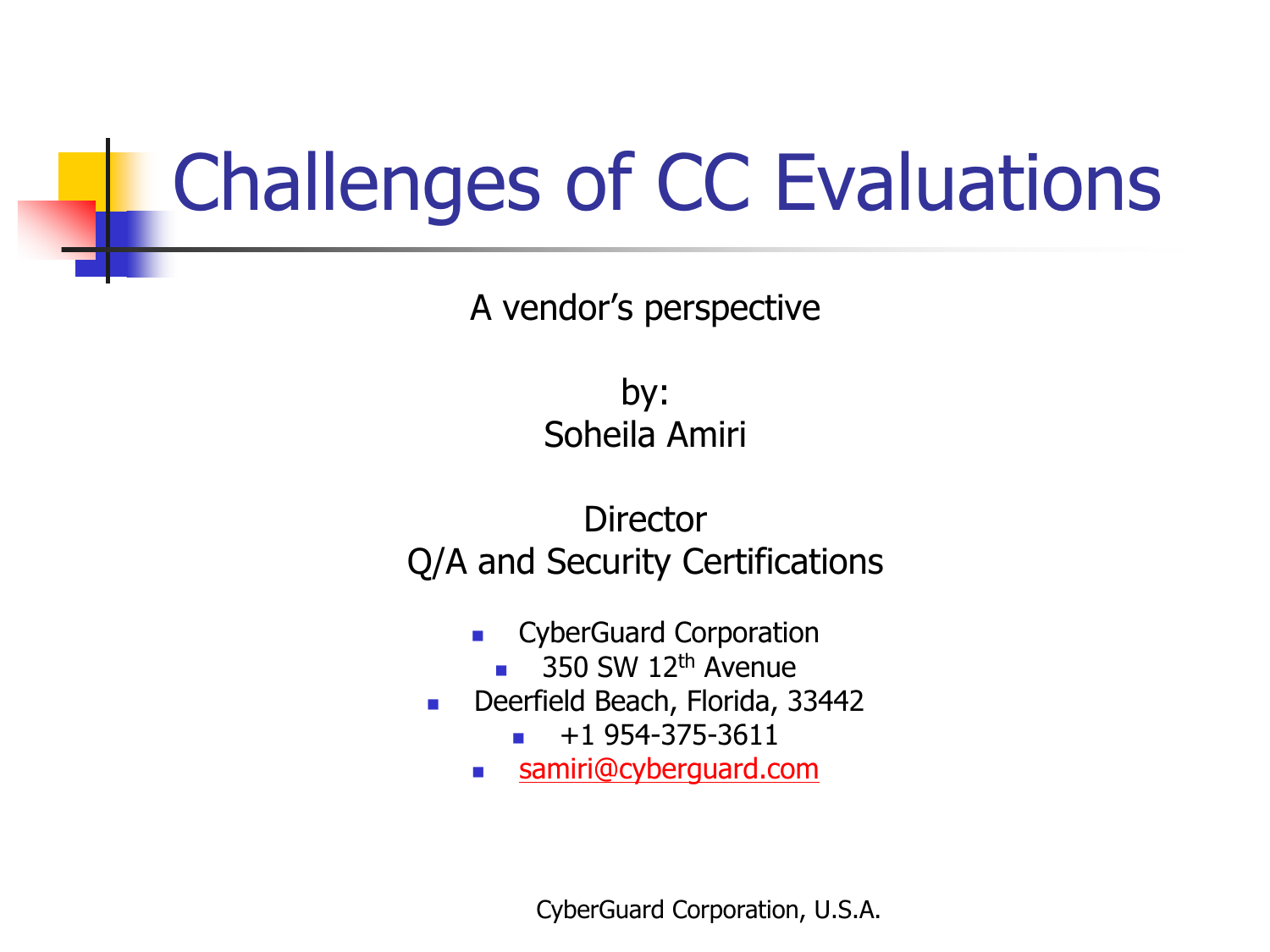### **Overview**

#### г A brief history of CyberGuard certifications

- г CC – Challenges in continually meeting certification requirements:
	- L Security v. Performance – A vendor dilemma
	- г Managing software or hardware changes
	- г Recertification dilemma
	- L Hardware tied to certification
	- $\blacksquare$ Restrictive nature of AC requirements
	- г While you were certifying the world passed you by!

#### г CC – As a value add:

- L Meeting requirements v. embracing the methodology
- г CC driven processes
- г Flaw Remediation – Whose watching over you?
- L Designing with certifications in mind
- г Protection Profiles – as marketing requirements documents
- г Testing with certifications in mind
- $\overline{\phantom{a}}$  Commercial consumer vs. government consumer
	- L Market motivators
	- г Education is the name of the game
	- г Offering CC requirements as product features
- г Recommendations
- $\overline{\phantom{a}}$ Questions and answers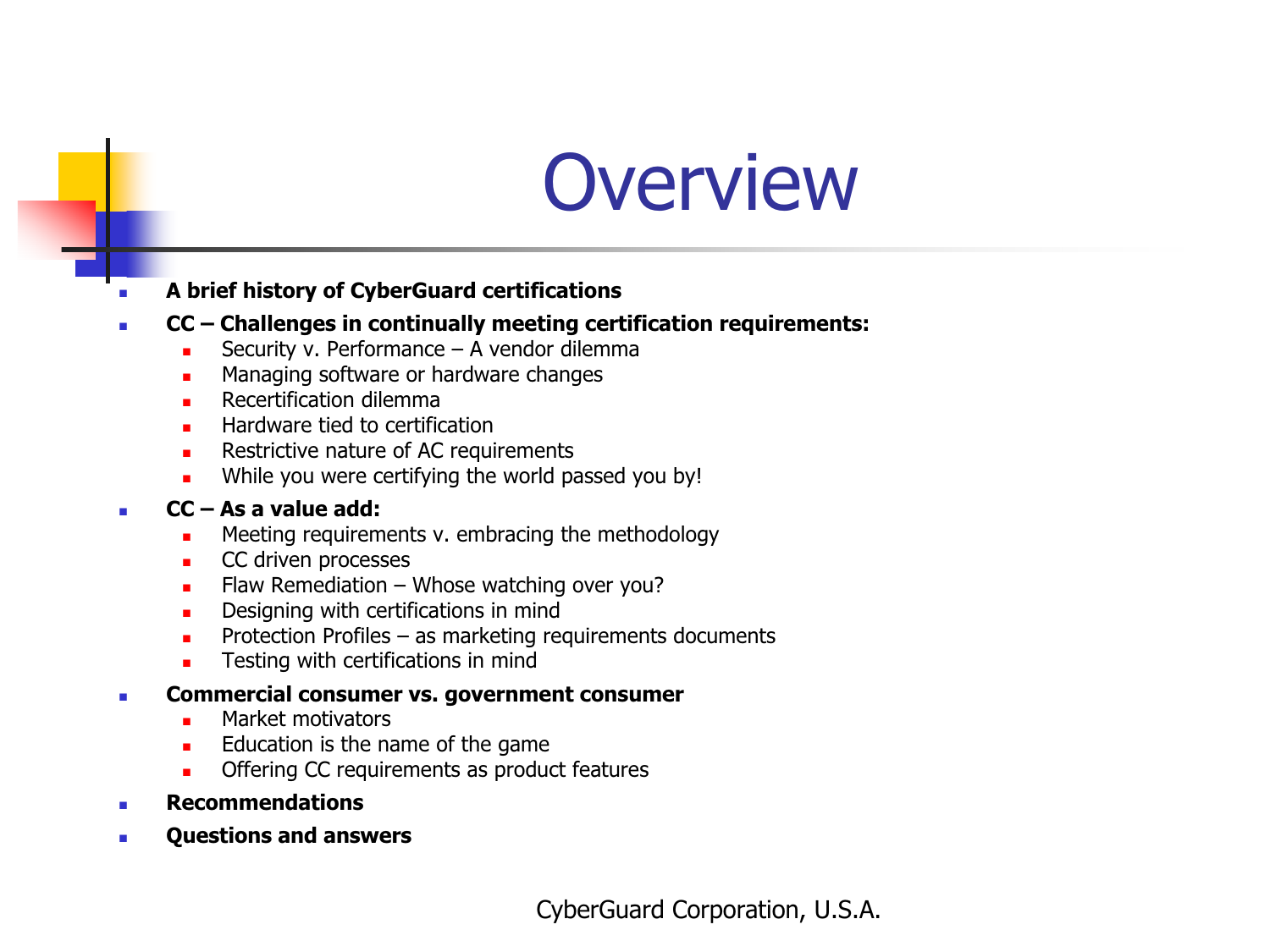

### A brief history of CyberGuard evaluations for perspective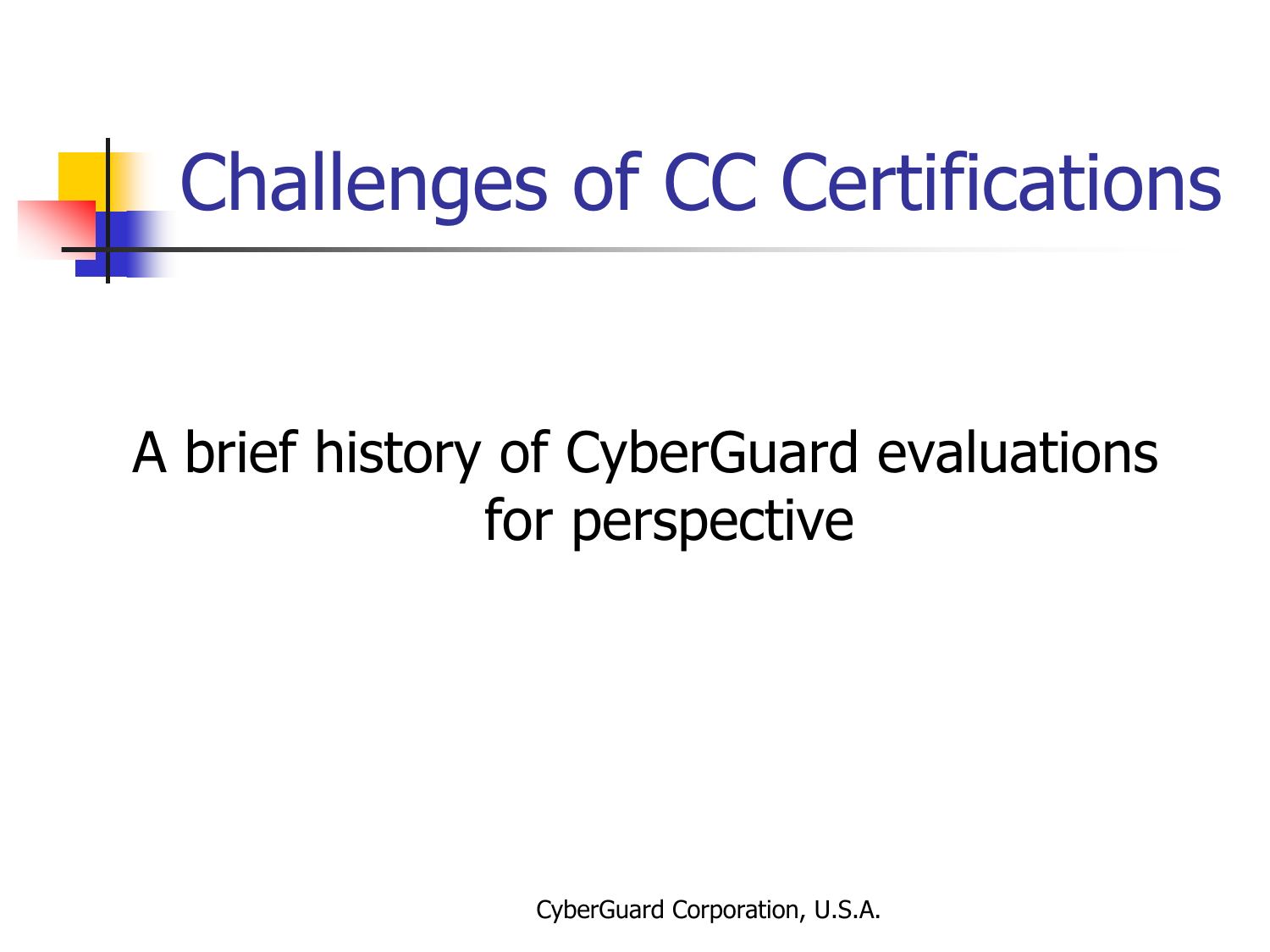### **CyberGuard Evaluation History**

- Over many years, CyberGuard has certified various products on various platforms under various certification schemes, the most prominent of which are:
- **Trusted Computer System Evaluation Criteria (TCSEC), a** comprehensive United States Department of Defense (DoD)<br>certification criteria for IT products.
- **Example:** Information Technology Security Evaluation Criteria (ITSEC), a multi-national European version of certification criteria for IT products.
- Common Criteria (CC) a comprehensive international<br>certification criteria for IT products.
- In each case, CyberGuard has either been the only vendor or the first vendor to go through application of these criterion to existing Commercial, Off the Shelf (COTS) products.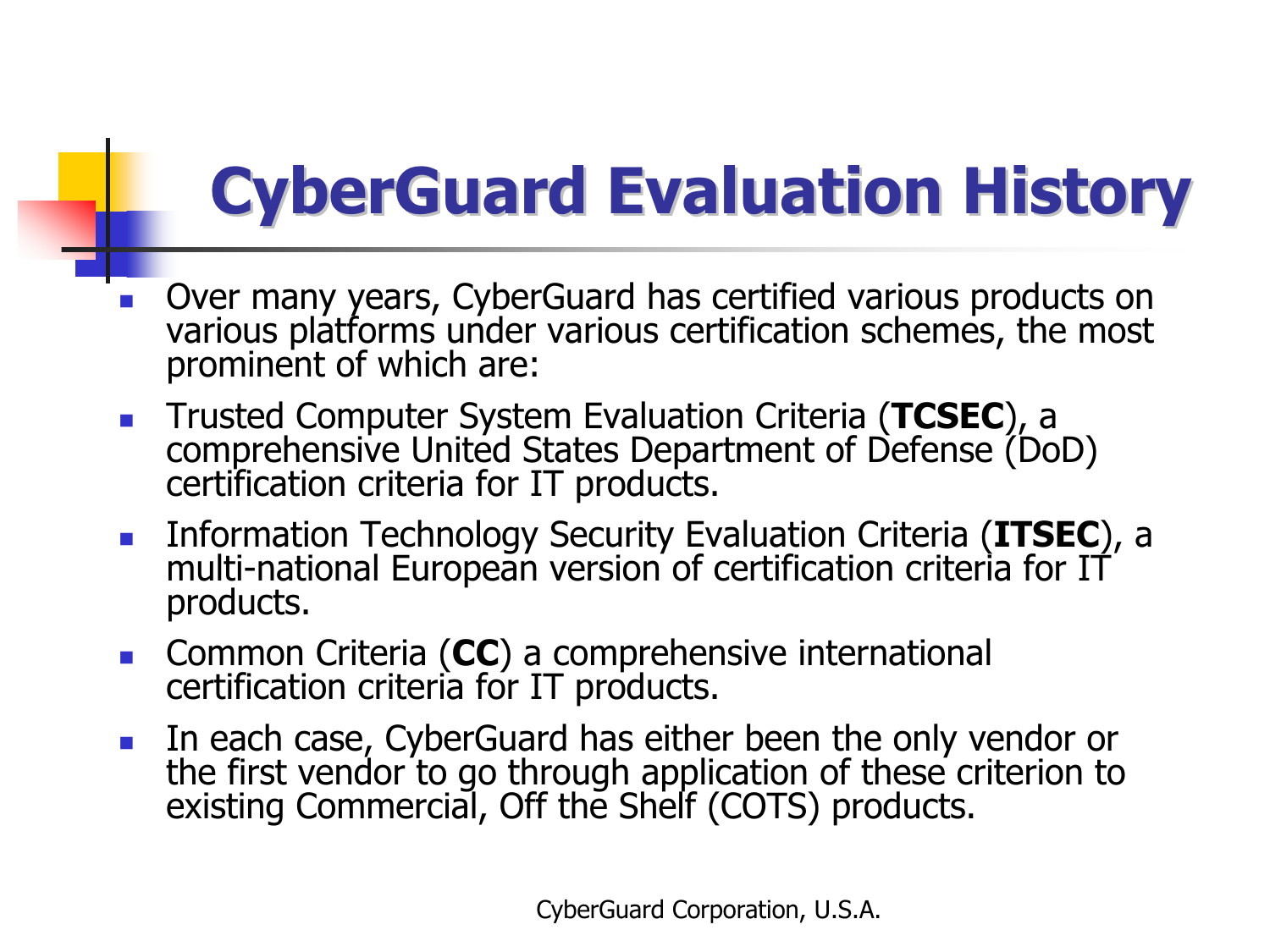### **Purpose of Certifications**

#### Why do we continue to certify our products:

- To ensure confidence in customers that our products are qualified adequately to accomplish their specific tasks.
- To provide reduced or manageable risk and assure fewer or no "surprises" when customers buy the product.
- E To attach a brand to the product that is reinforcing in and of itself. Certified product, better product and vice versa.
- To give us advantage over the competitors in the market place.
- E To open domestic and international markets for us.
- To improve our processes to meet all of the above.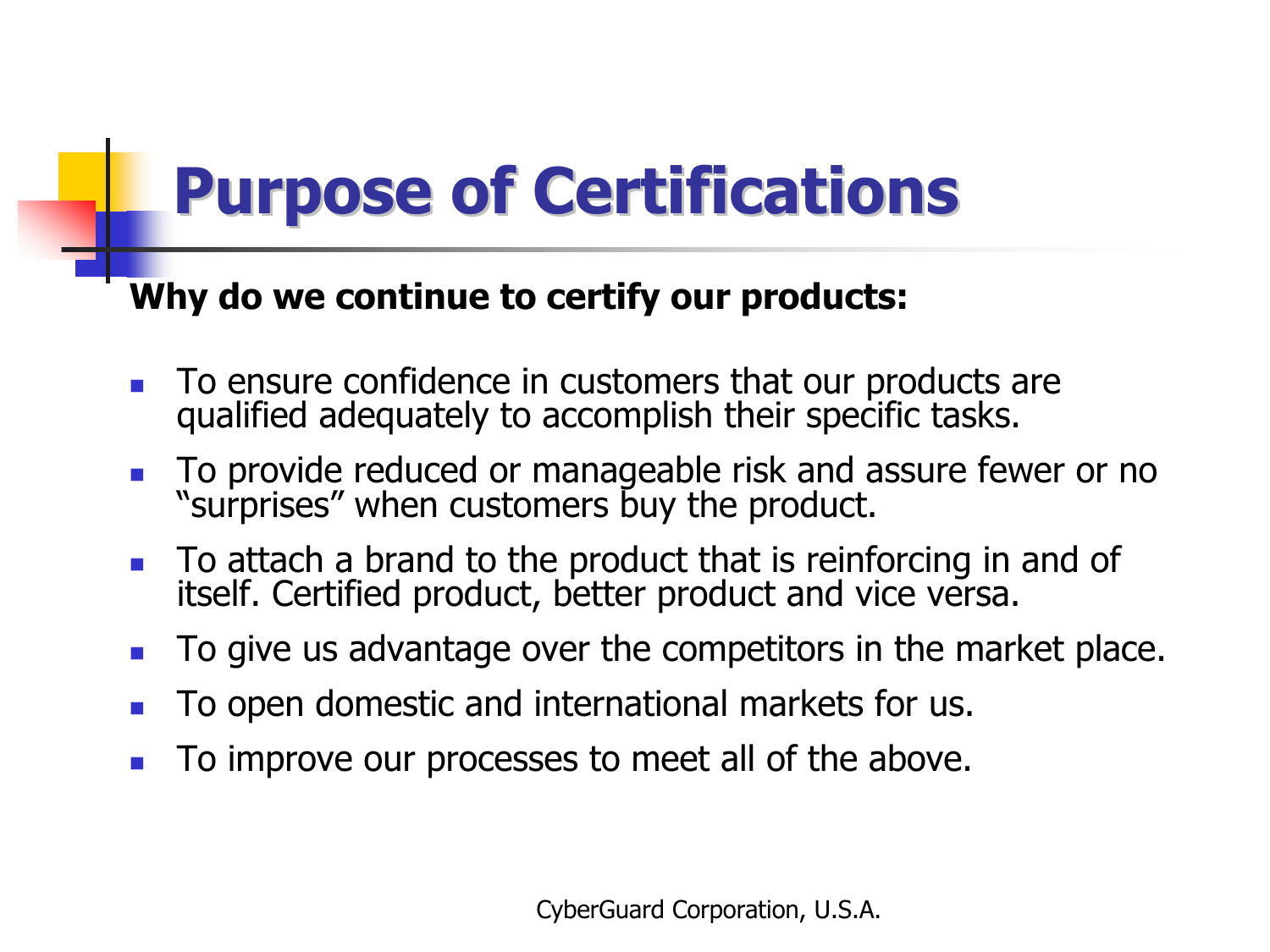### Uses of CC Certifications Uses of CC Certifications

#### Who benefits from our certifications:



**Consumers -** as a guide for the **procurement** of products with IT security features:

- •Government customers
- •Commercial customers

**Product Developers and Integrators - as a basis for the** development of products with IT security features



Auditors, Certifiers, Accreditors - to support their specific needs, regulatory compliance, etc.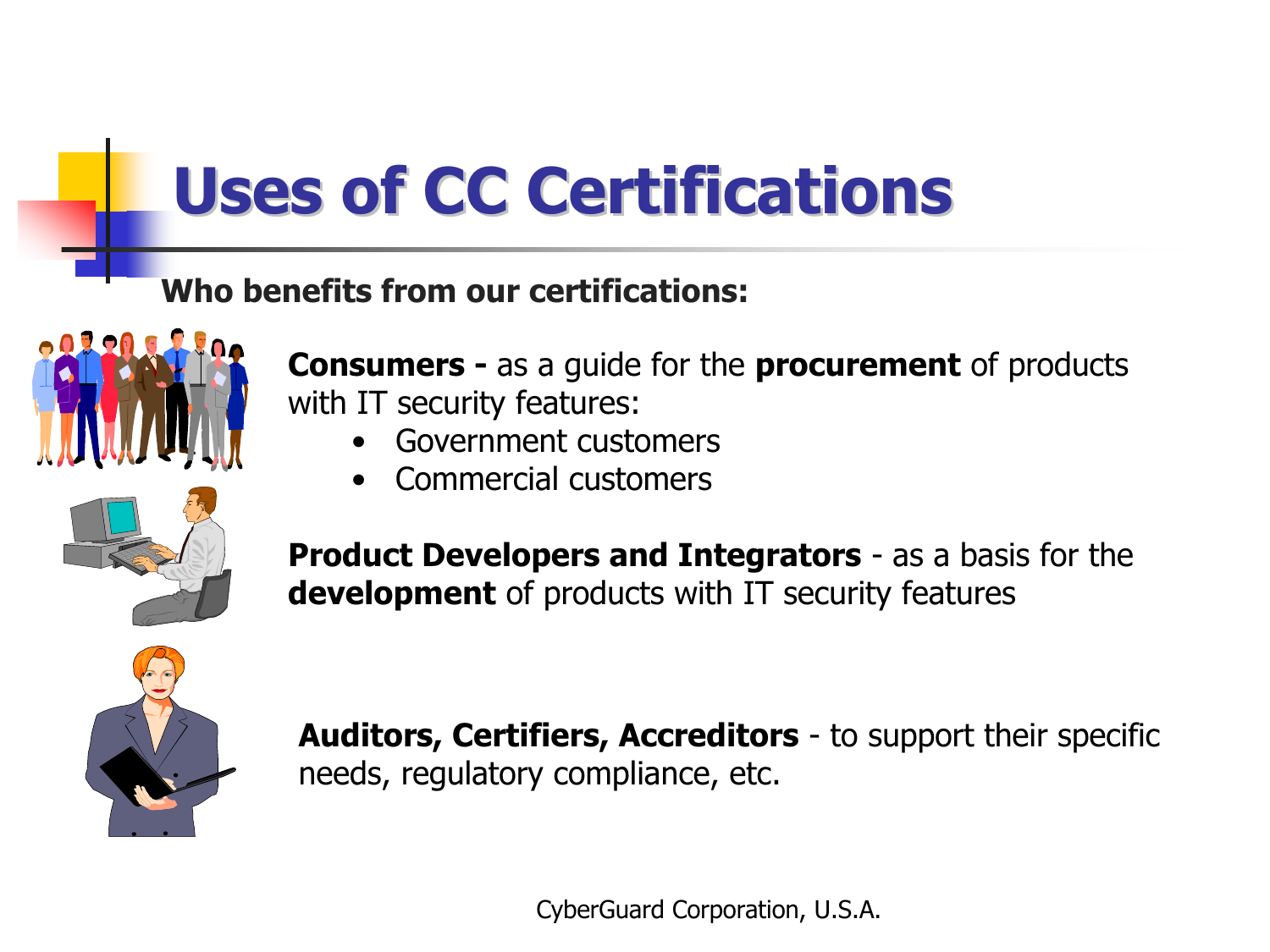# CC Certification Challenges

### Challenges in continually meeting certification requirements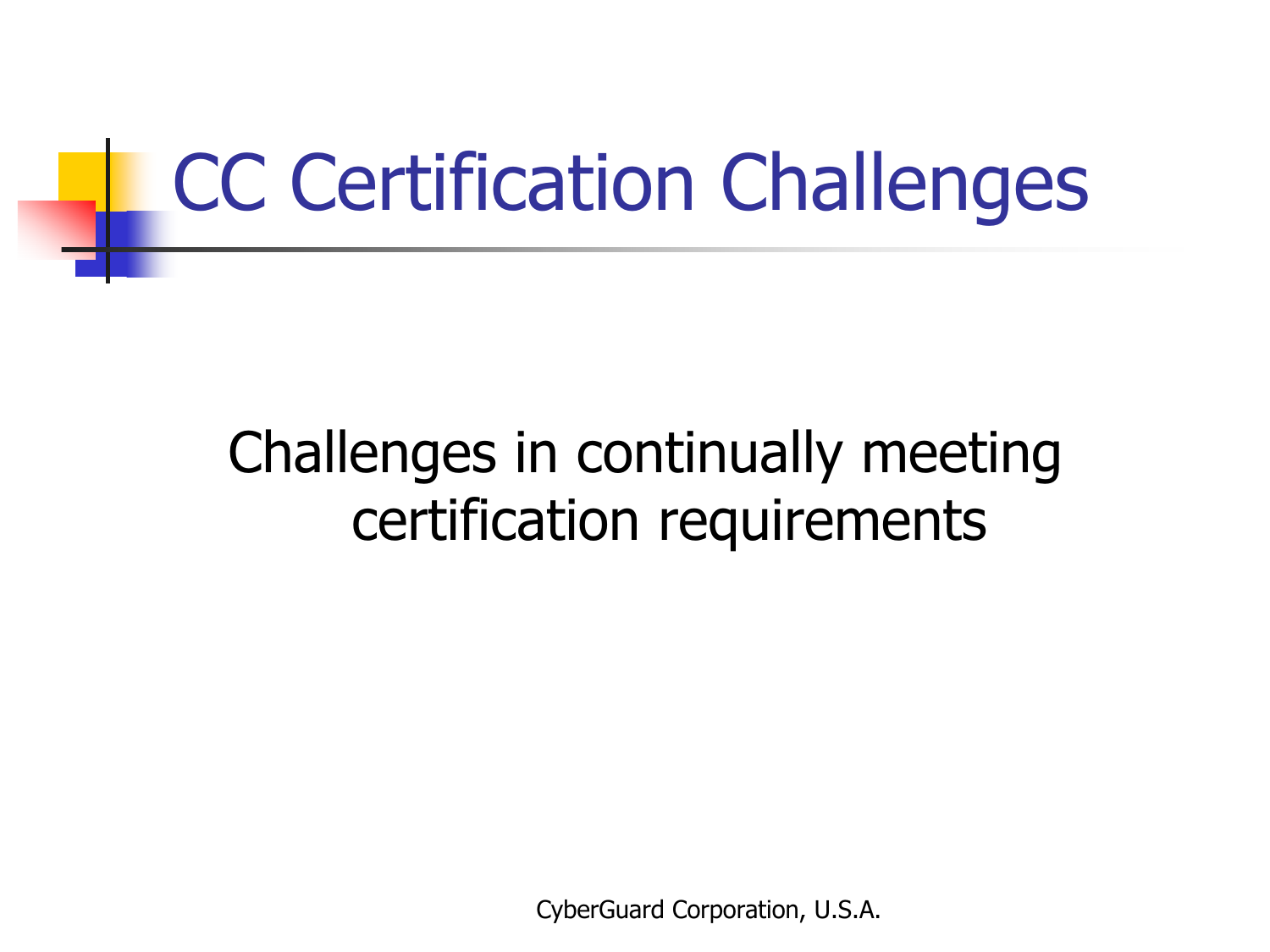### **Security vs. Performance**

- We have to design security features and we have to deliver high performance.
- $\mathcal{L}^{\mathcal{L}}$ These are contrary objectives. The higher the security level, the lower the performance level.
- We have resolved this by designing with as many configurable options as possible.
- This has made our products highly flexible and configurable. Customer decides what is the right balance.
- This has been an advantage that in significant part is due to our certifications efforts.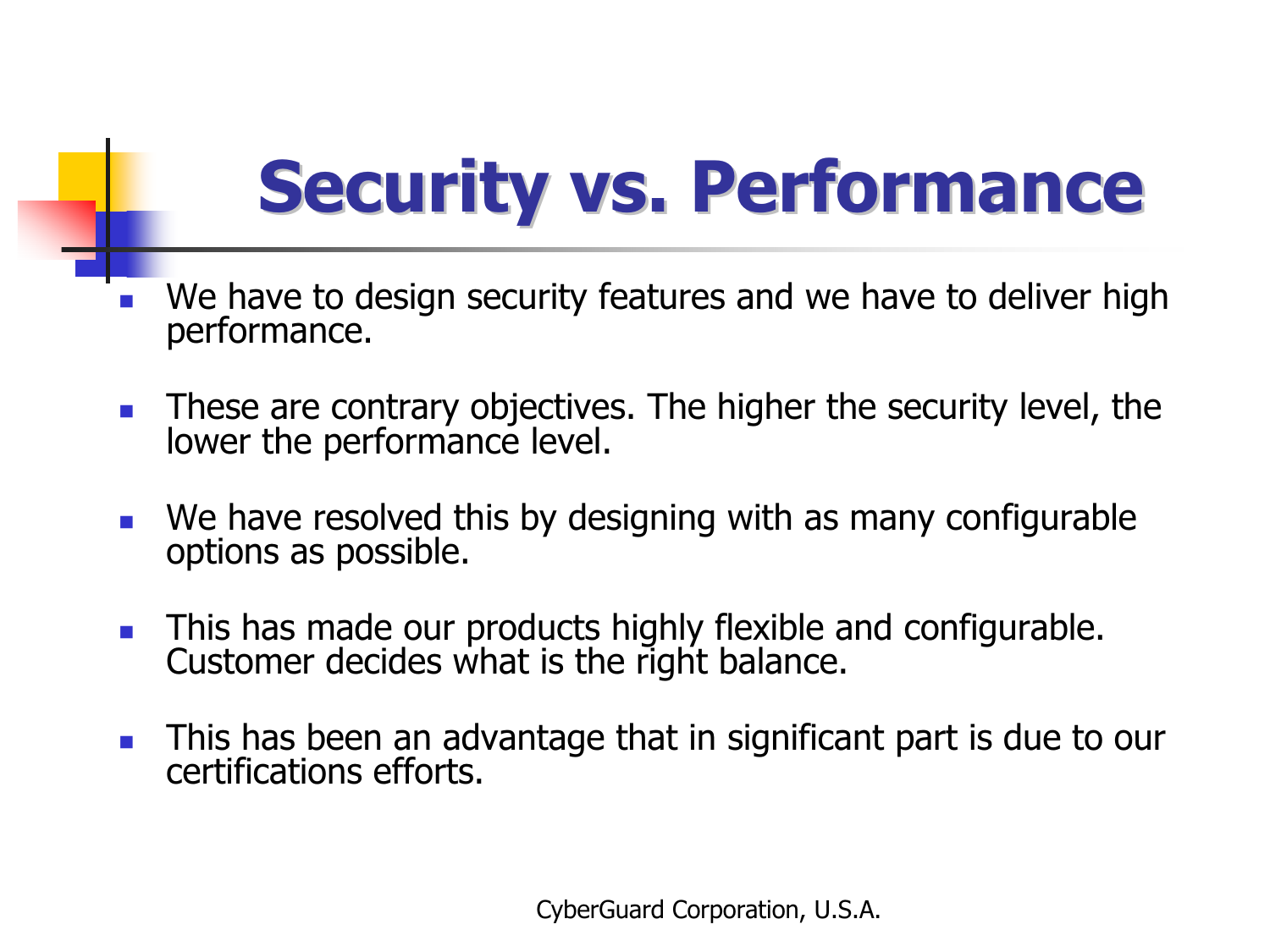### **Managing Hardware or** Software Changes

- F Most high level certifications tie software and hardware together.
- **The vendor's objective is to certify the latest software** and latest hardware.
- **Dian-** Obviously, development is ongoing while you are certifying.
- **Nith long duration of certifications and short life** cycle of commodity hardware, you often end up with certified ancient hardware running old software no one needs.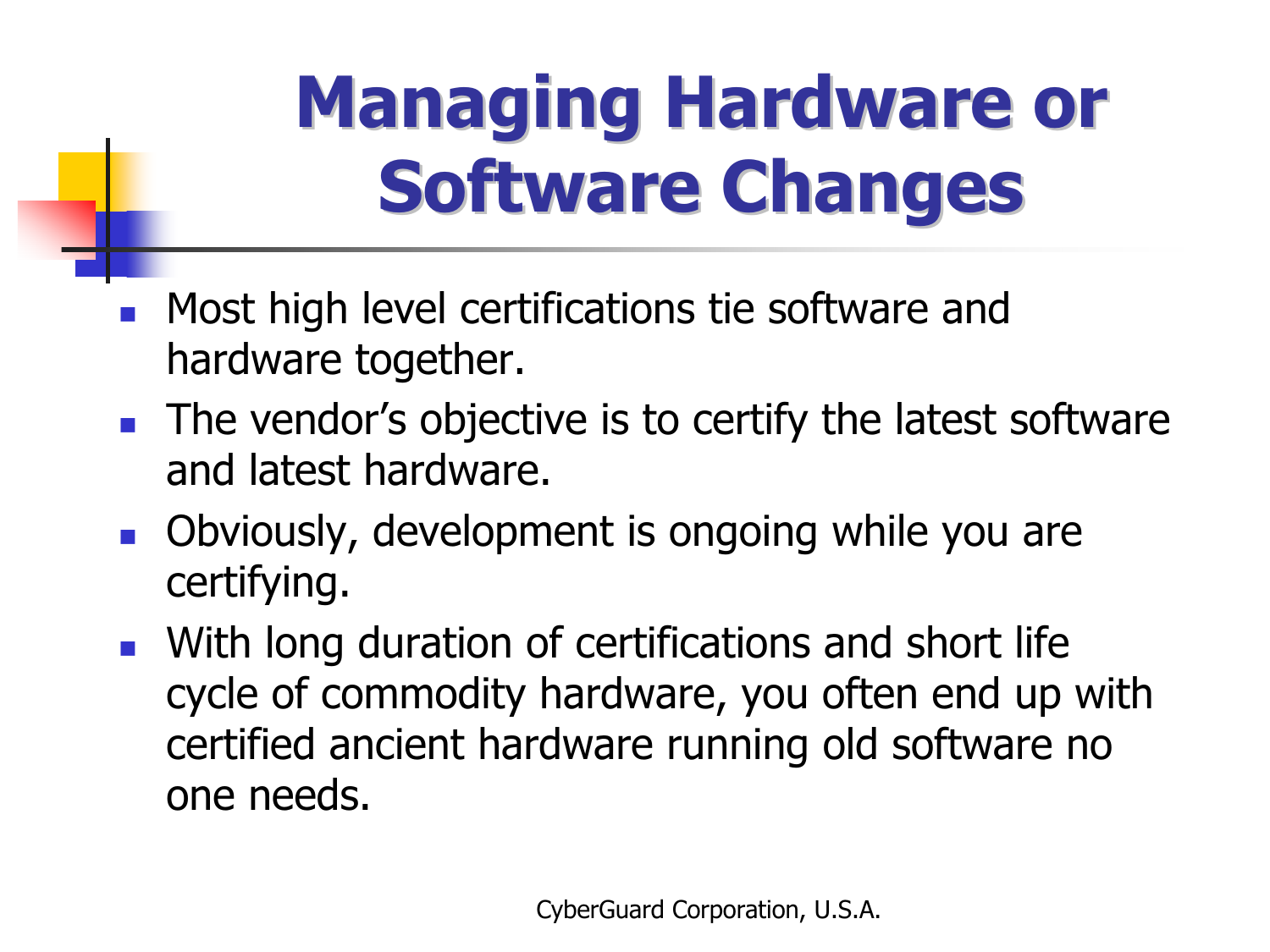### **Recertification Dilemma**

#### Which brings us to this problem:

- $\mathcal{A}$ How often do you recertify? A matter of time, resources and costs for vendor.
- $\mathcal{L}_{\mathrm{eff}}$ Separating software from hardware certifications eases the frequency.
- $\mathcal{L}_{\mathcal{A}}$ We have to enhance the scheme to allow certification of generic hardware. We have proposals in front of the CB and International committee to this effect.
- $\| \cdot \|$ Assurance Maintenance was one way to manage minor software releases between two major certifications.
- $\sim 1$ Assurance Continuity is too restrictive and unpredictable from vendor point of view.
- $\overline{\mathcal{A}}$  We have offered to partner with the CB and see how the process can work to achieve both goals.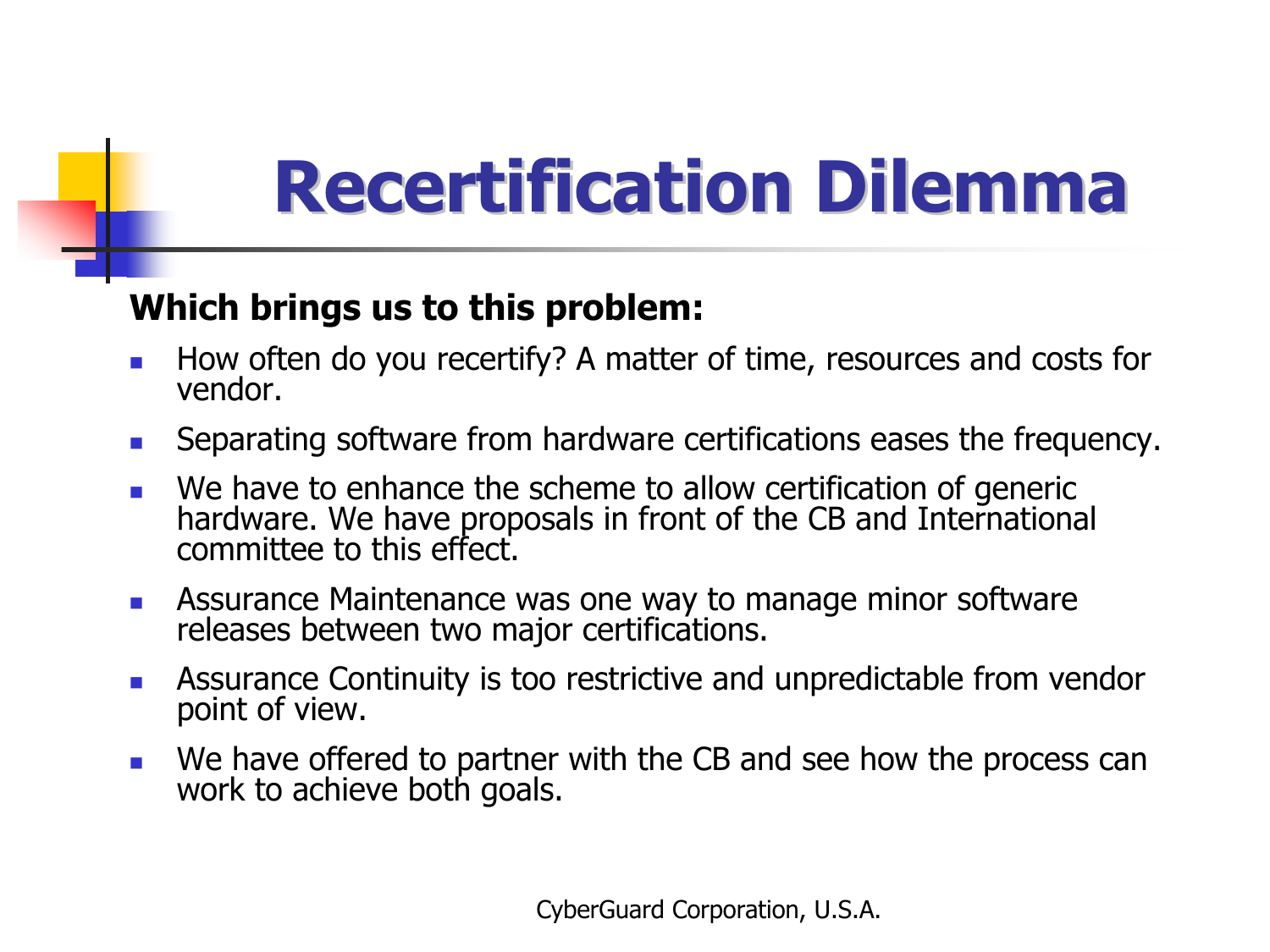### The World Moves On

#### Meanwhile, the solutions we have found that work for us:

- $\sim$ CyberGuard has previously invested heavily in automating the AMA process and used the mechanism to maintain minor releases.
- $\sim 1$ Even though AMA is no longer approved by CC, we continue to maintain the software in a certification ready state, using the AMA model, by preserving SEFs and using repeatable, automated testing at each release.
- $\mathcal{L}_{\mathcal{A}}$ This makes us ready to go to recertification at every revision of the product.
- $\mathcal{L}_{\mathrm{eff}}$ We stagger the certifications in multiple planned releases. This way, we have a certified product to hold the customer over while another one is in the works.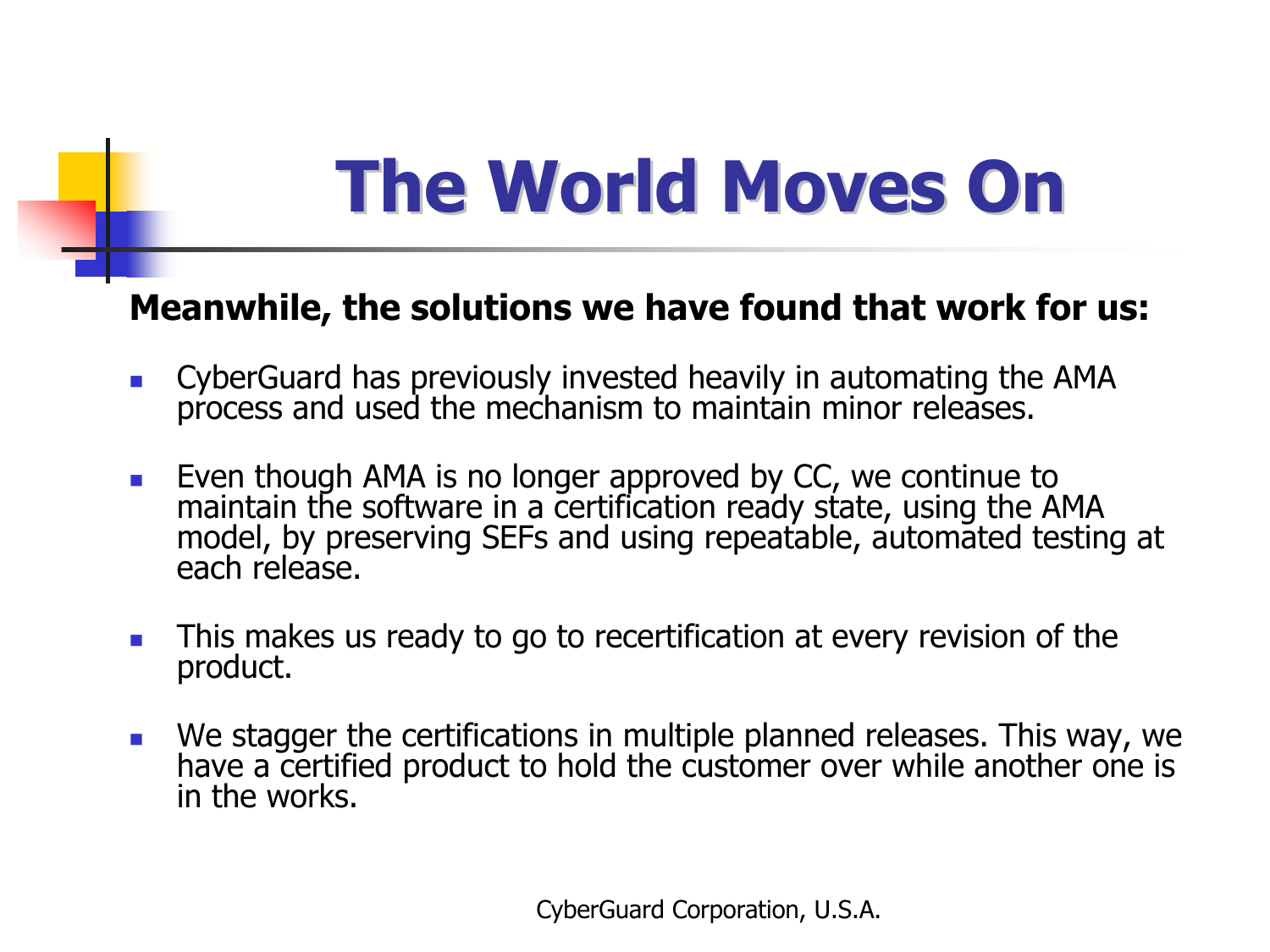

### Common Criteria as a value add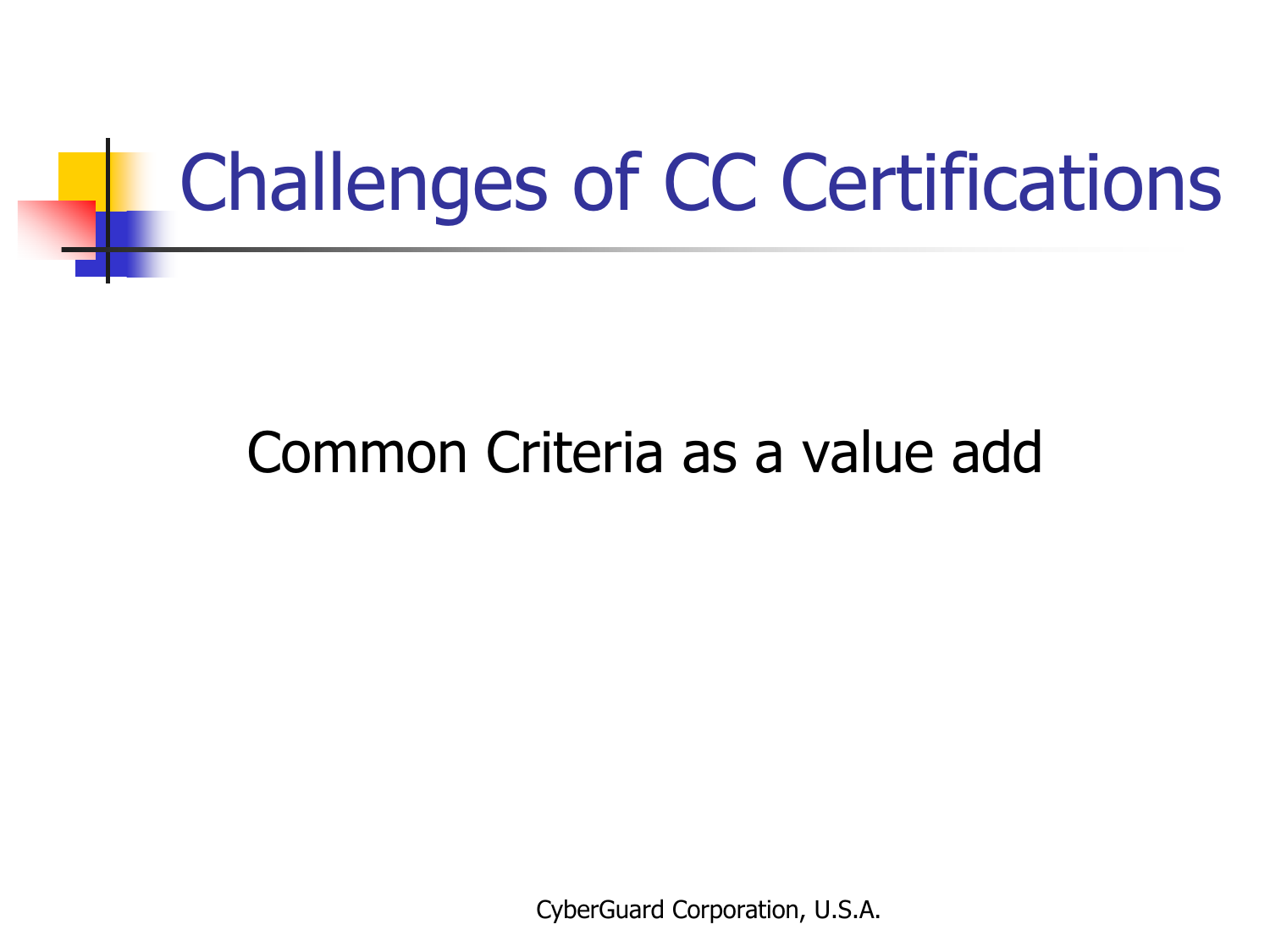### **Meeting or Exceeding** Requirements?

- One approach some vendors use is to meet the requirements once, to get the product certified once.
- We have found that unless we turn them into ongoing processes, they will be costly to revamp each time.
- $\sim 10$  The process enhancements include:
	- П Development process – requirements built in at design stage
	- П Q/A process – non compliance with requirements ironed early
	- П Physical Security – both system and human aspects
	- П Shipping practices and product packaging
	- П Corporate security policy
	- П And many more…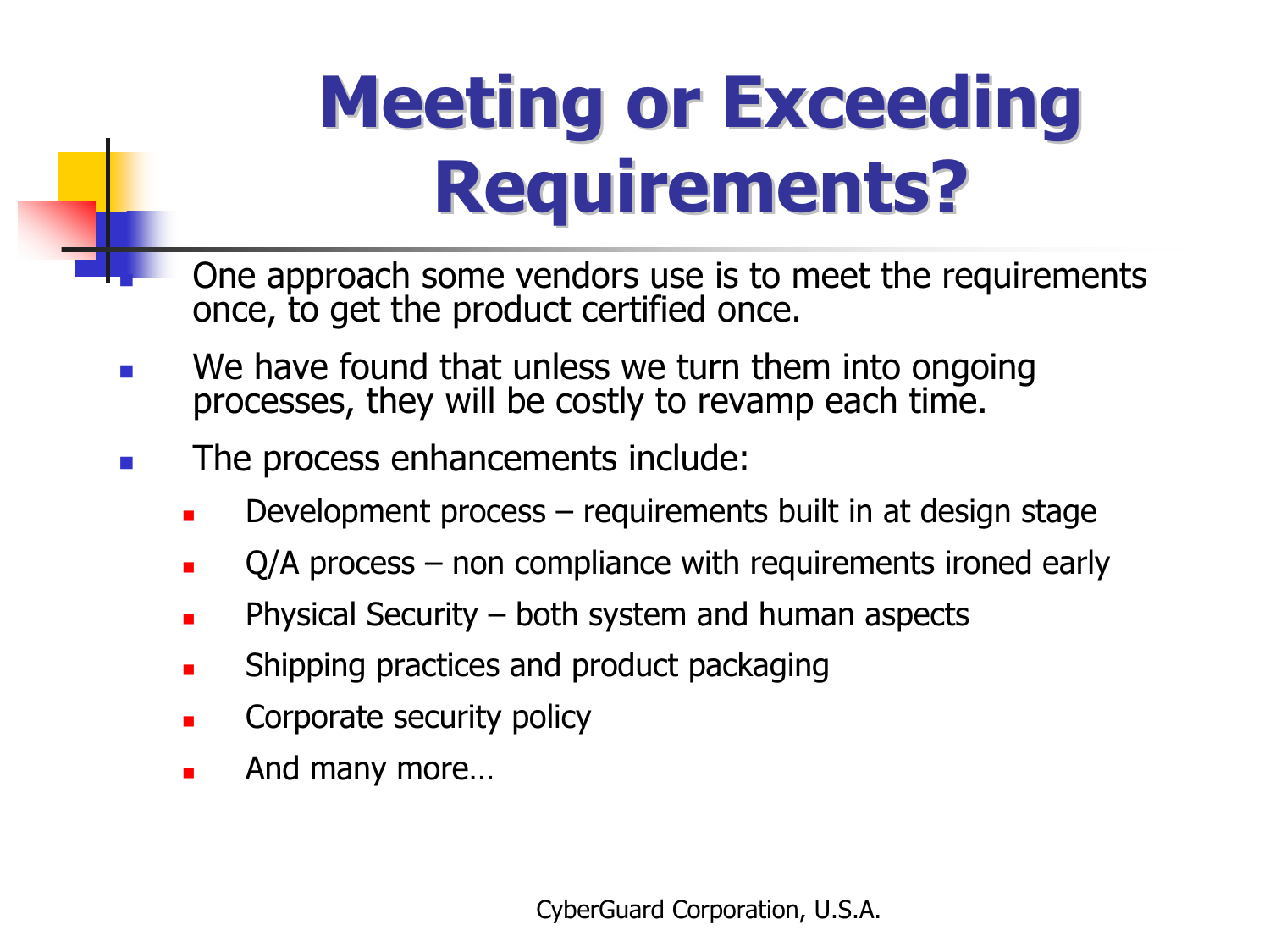### CC Driven Processes

#### **As a direct result of certifications we:**

- F Design certification requirements early in development cycle.
- F Have established an automated testing process with over 1000 functional repeatable tests.
- F Have established an end-to-end flaw remediation process with objective of preemptive resolution of vulnerabilities.
- $\mathcal{C}^{\mathcal{A}}$ Enhanced the physical security of our headquarters.
- $\mathcal{C}^{\mathcal{A}}$ Improved our corporate security policy.
- $\mathcal{C}^{\mathcal{A}}$ Improved our shipping practices.
- $\mathcal{C}^{\mathcal{A}}$ And many more…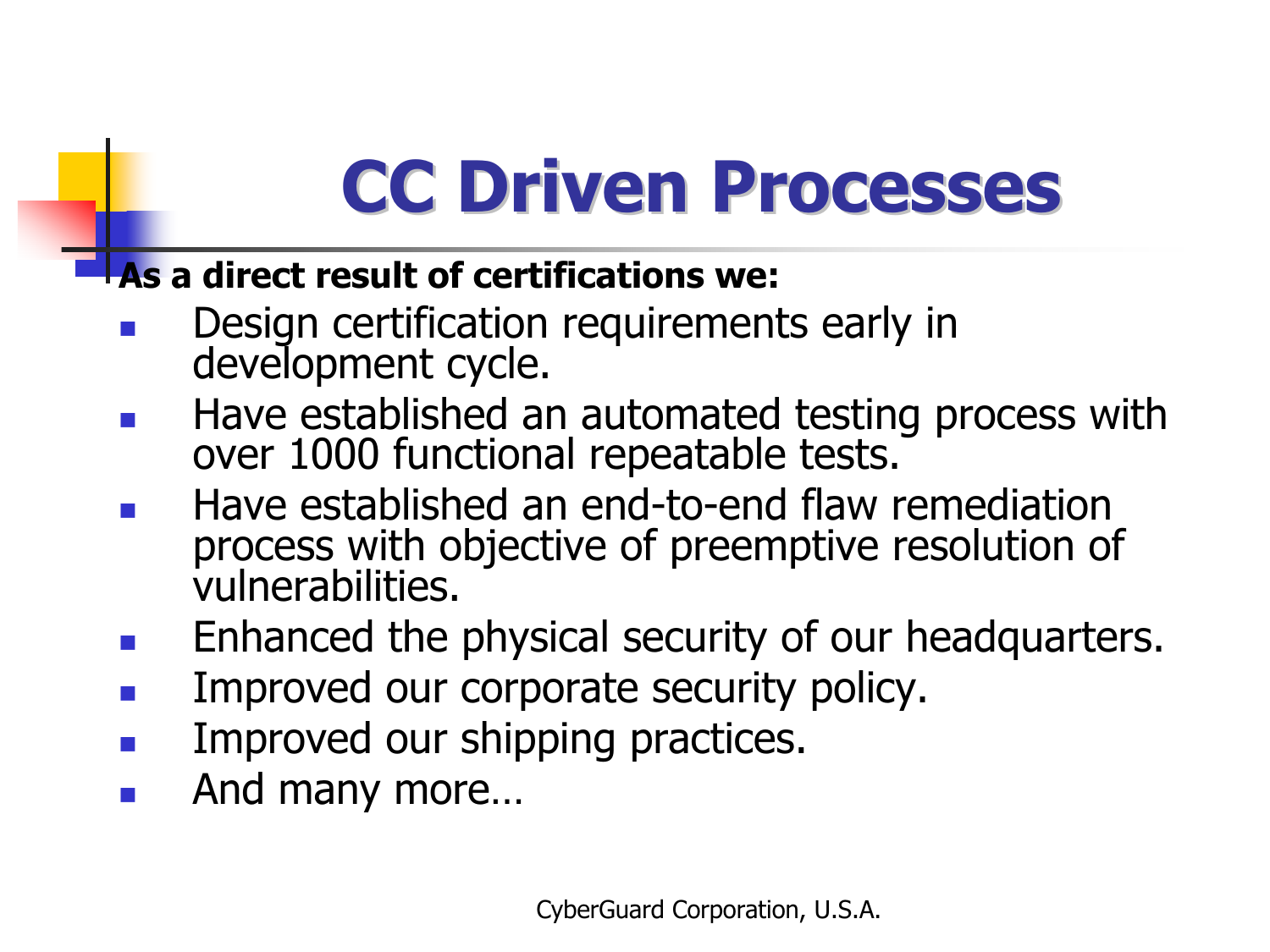# ALC\_FLR.3 Flaw **Remediation**

### An example of a CC driven process:

- F CyberGuard has achieved the highest level of Flaw Remediation defined in CC (ALC\_FLR.3).
- F This has mandated a comprehensive end-to-end process to achieve zero public vulnerabilities and maintain this status.
- $\left\vert \cdot\right\vert$ Process involves at least four distinct groups within CyberGuard to cooperate together.
- F This involves Certification, Development, Q/A and Customer Service to find, fix and disseminate vulnerability or best practice information to customers.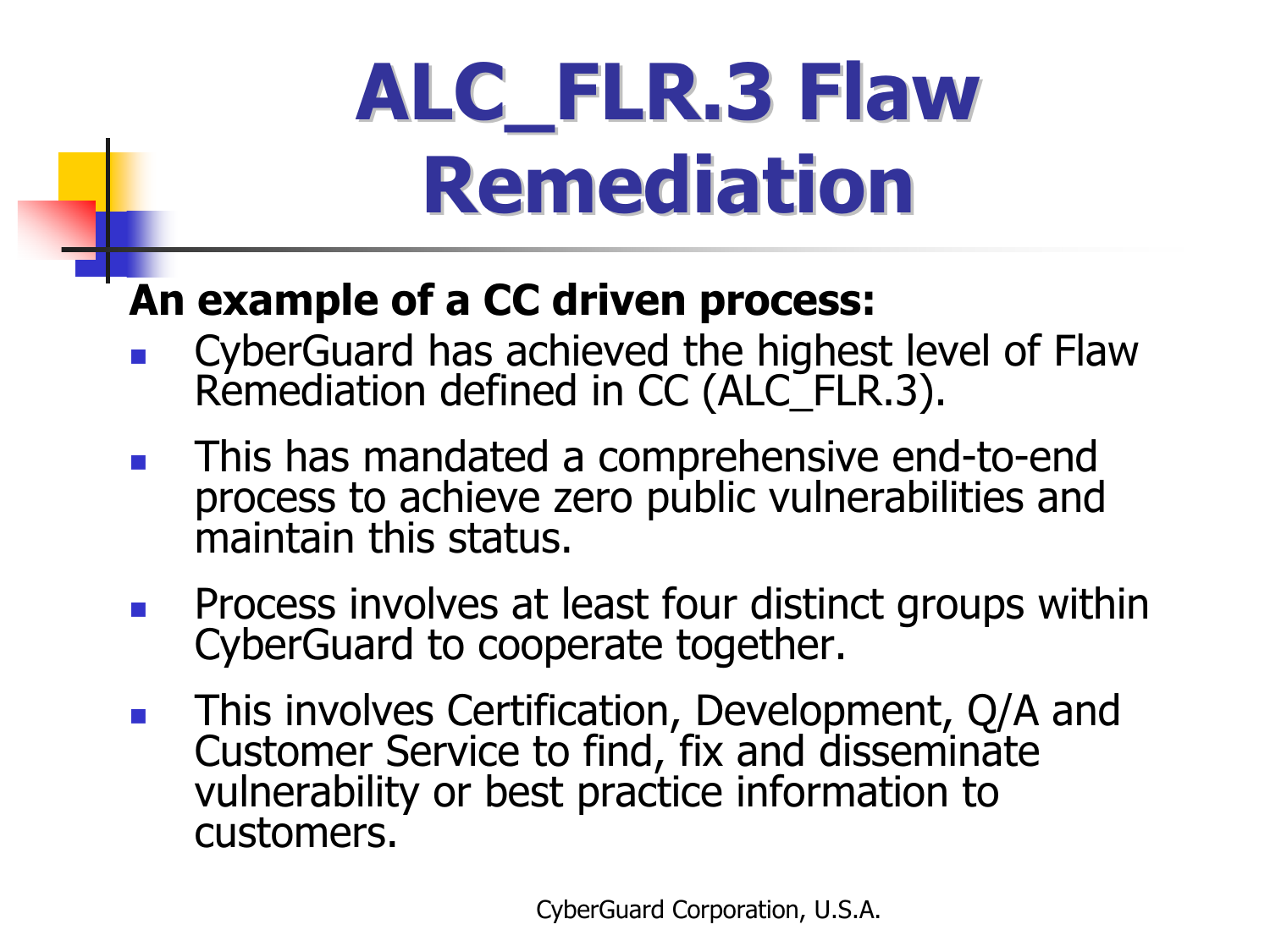# ALC\_FLR.3 Flaw **Remediation**

### An example of a CC driven process:

- F Process has multiple points of input for reporting potential problems.
- $\sim 10$  Process has automation built into it for resolution and tracking of reported problems.
- $\mathcal{L}_{\mathcal{A}}$ Process requires monitoring publicly reported vulnerabilities and testing for them even if not reported against us.
- $\mathcal{L}^{\mathcal{L}}$ Point being that the customer community is benefiting from the oversight of certification process, whether they know it or not.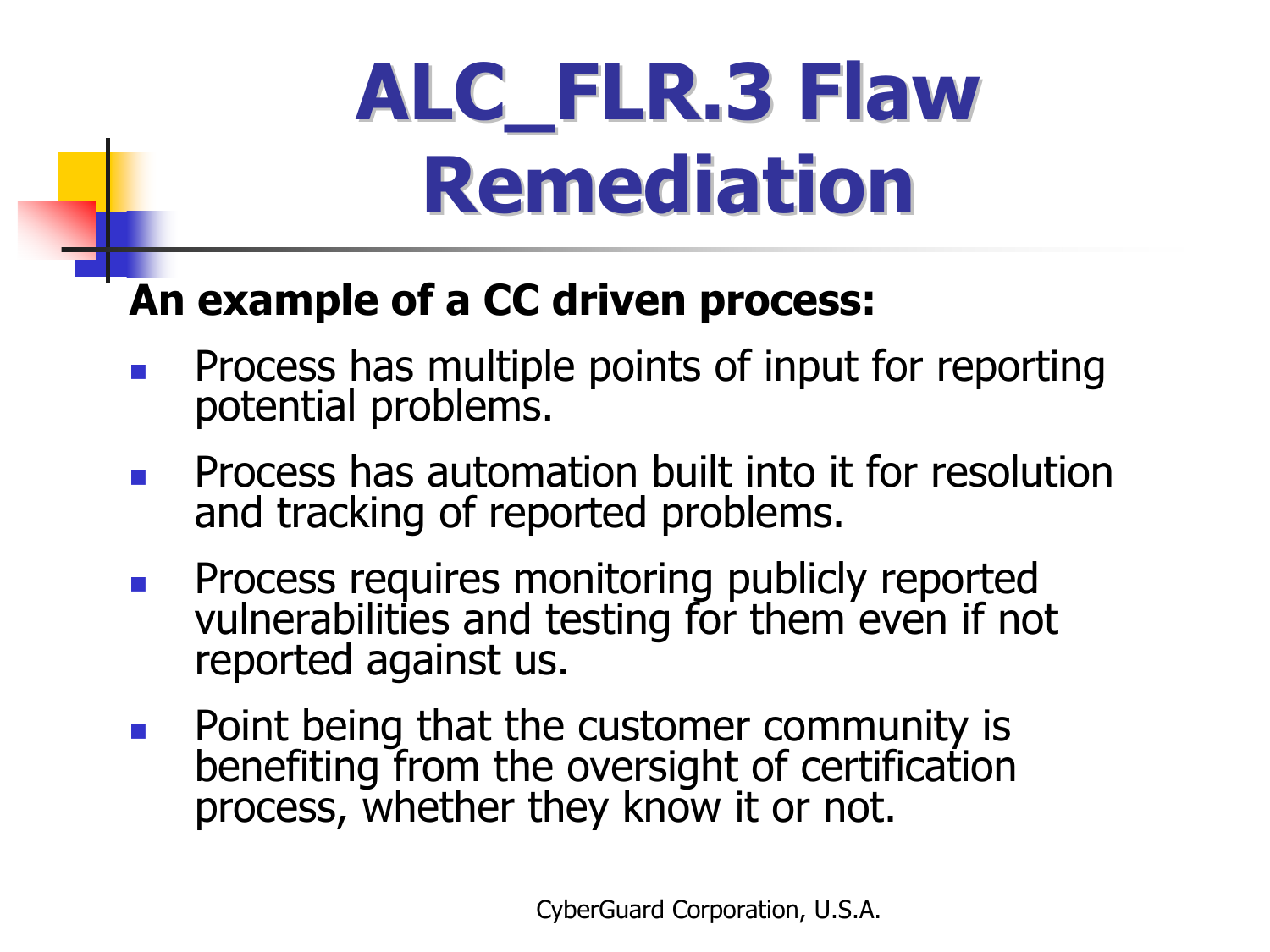### **Flaw Remediation** Process at a Glance

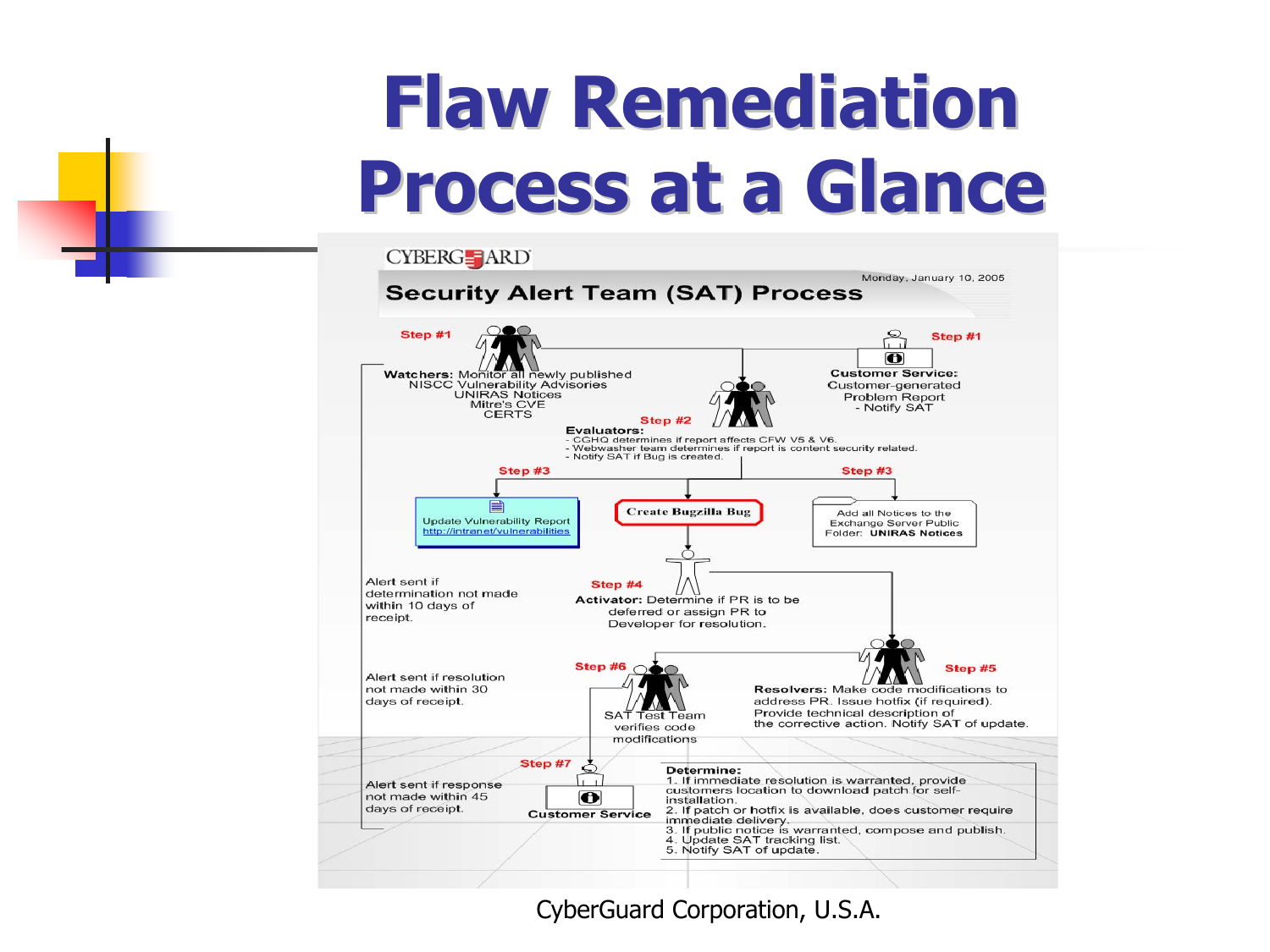## **CC Driven Processes**

### Designing and testing with certification in mind:

- F In the beginning, there was no indication what certified security features the customer required.
- $\| \cdot \|$ Scope of certification at best was a guessing game by the vendor.
- $\mathcal{L}_{\mathcal{A}}$ Non-compliant software features were patched long after development was completed.
- $\mathcal{L}(\mathcal{A})$ With introduction of PPs, we know the requirements of a significant portion of our customer base.
- $\sim$ PPs work the same as marketing requirement documents.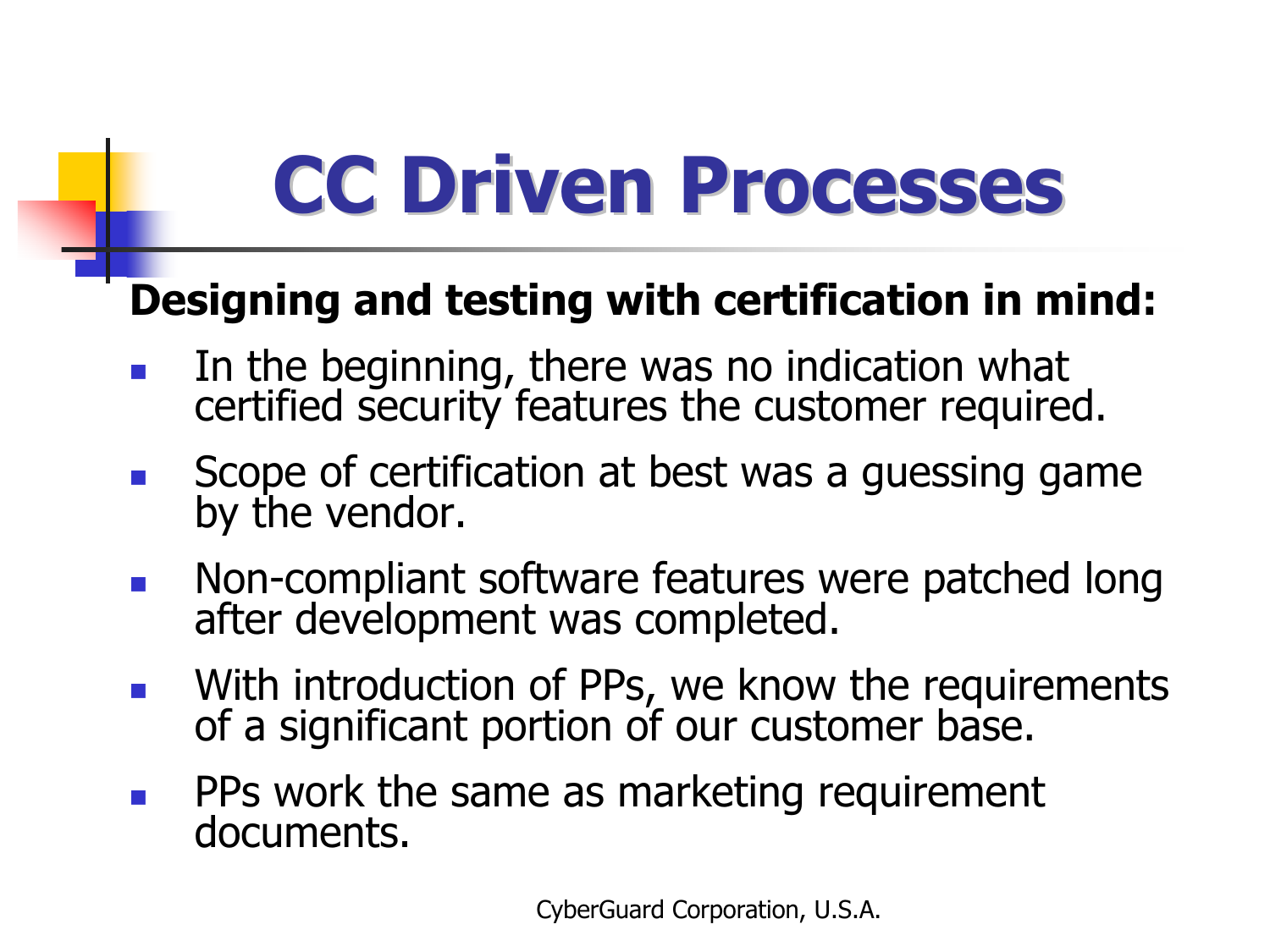## CC Driven Processes

### Designing and testing with certification in mind:

- F We use PP's and other CC guidance documentation<br>as requirements documents for designing new or<br>enhancing existing features.
- $\mathcal{L}_{\mathcal{A}}$  The earlier features are built in, the more time to iron out any lack of conformance.
- This change in approach in design and development is a CC driven process.
- $\left\vert \cdot \right\vert$ Again an overall benefit to the customer as the best security practices are continually built into the product.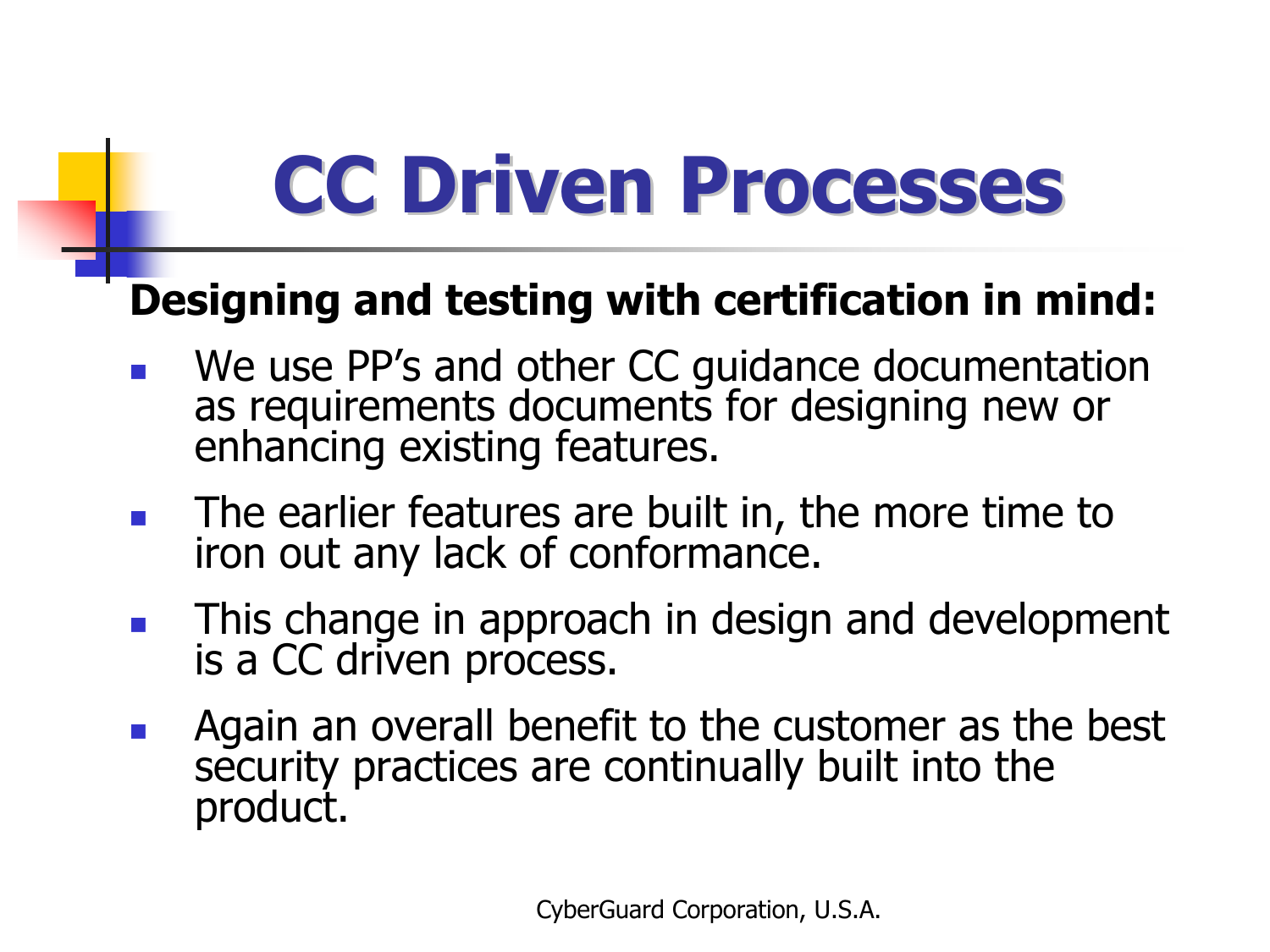

### Commercial v. government market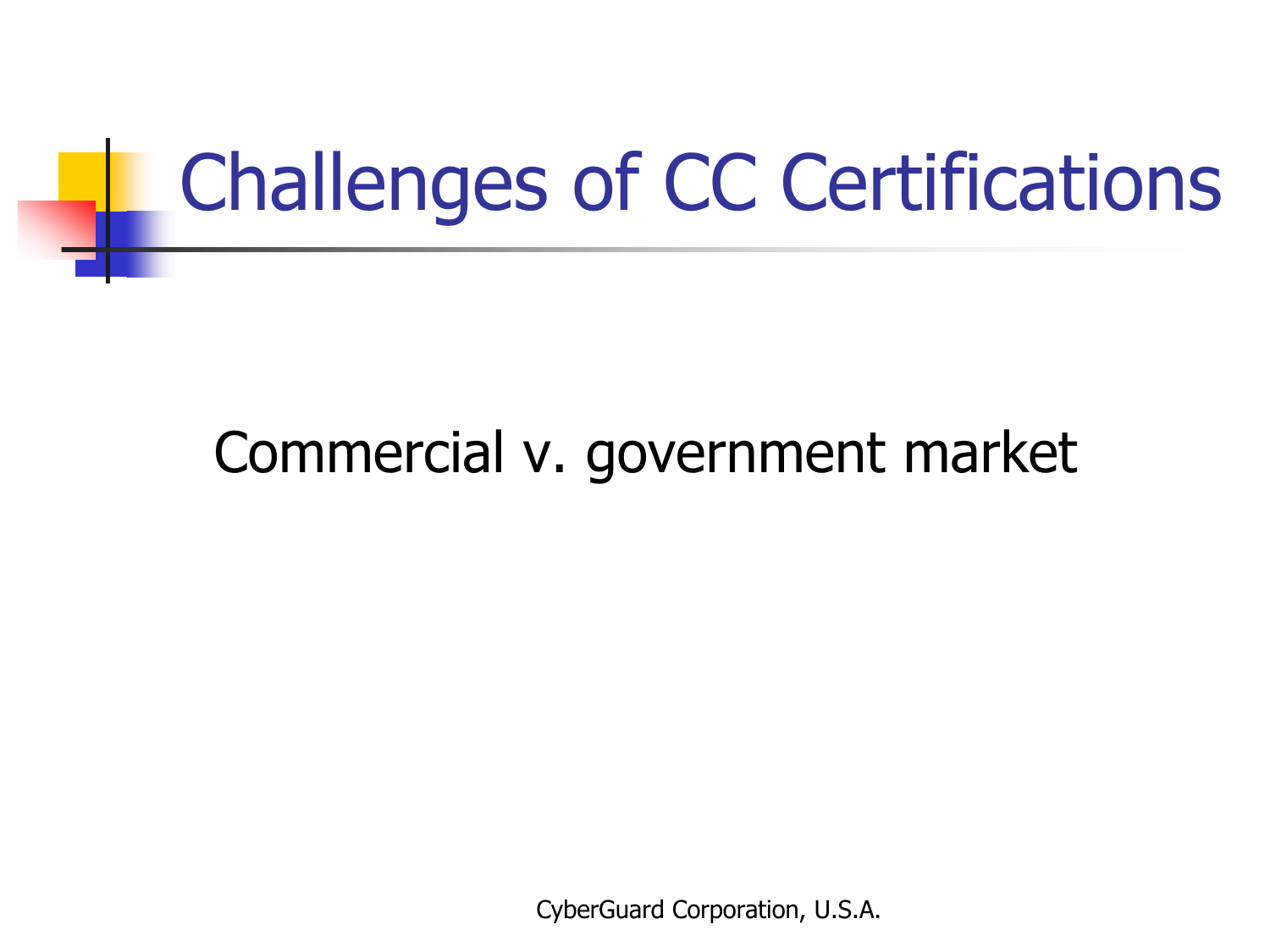### **Market Motivators**

- $\overline{\phantom{a}}$  It is difficult to sell IT products on their certification merits, because an understanding of the process itself would be required by the customer.
- $\mathcal{L}^{\mathcal{A}}$  Government sectors for the most part are familiar with CC, or are mandated by law to deploy CC conformant products.
- **CC** is an unknown process for the most part in the commercial market.
- **The commercial market is however driven by some** factors that tie into the certifications process.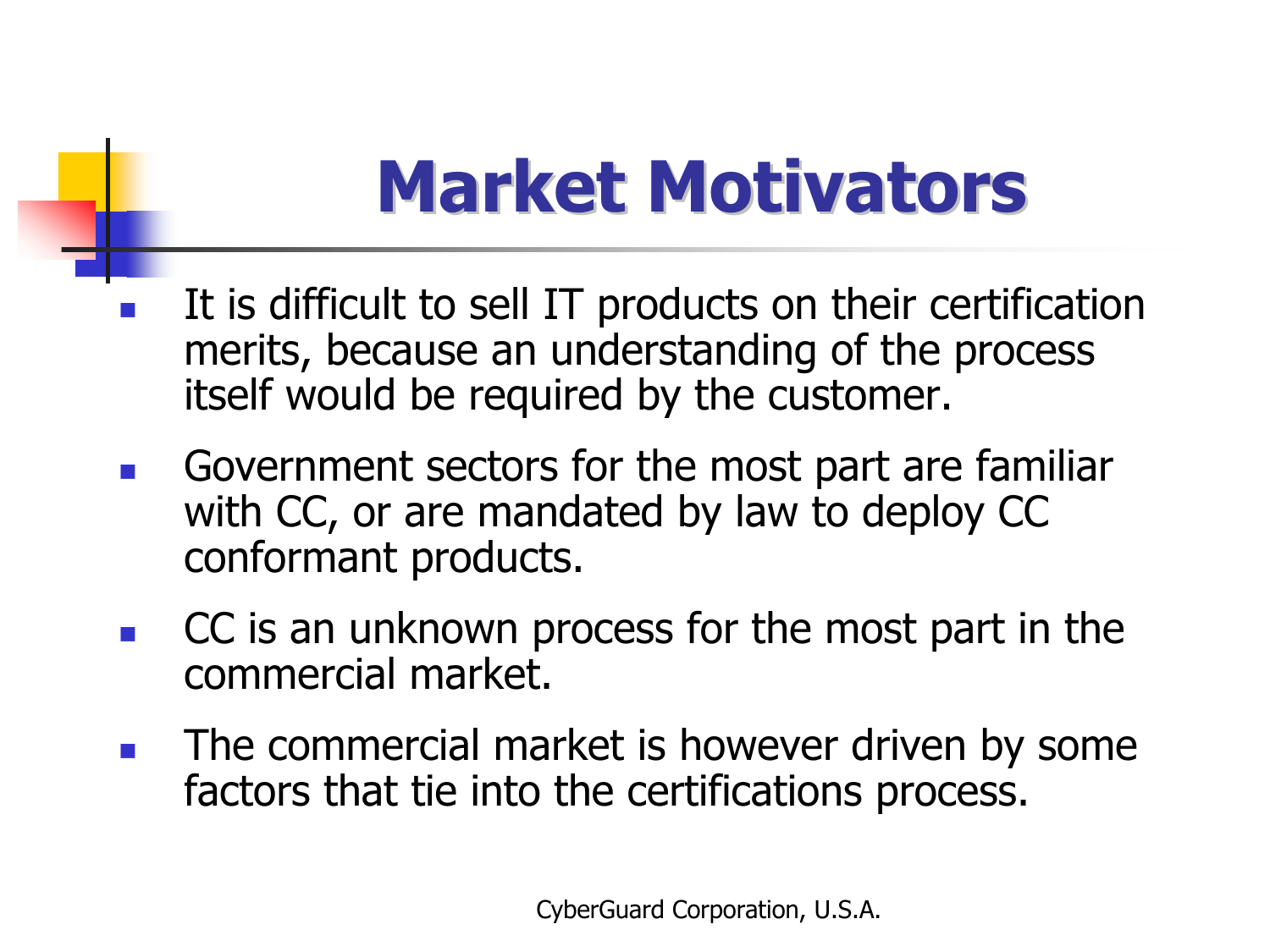### **Market Motivators**

#### What could drive the commercial market to embrace CC?

- $\sim 10$  There are privacy and confidentiality concerns for commercial consumer when dealing with private information. These are fuelled by:
	- Г Laws and regulations requiring protection of user data (example HIPPA regulations in US).
	- Г Privacy and confidentiality issues and loss of consumer confidence (example regulations in Europe dealing with e-mail privacy).
	- Г High profile Security breaches resulting in loss of customer data.
	- Г Regulatory compliance (for example Sarbain-Oxley regulations in US) and others.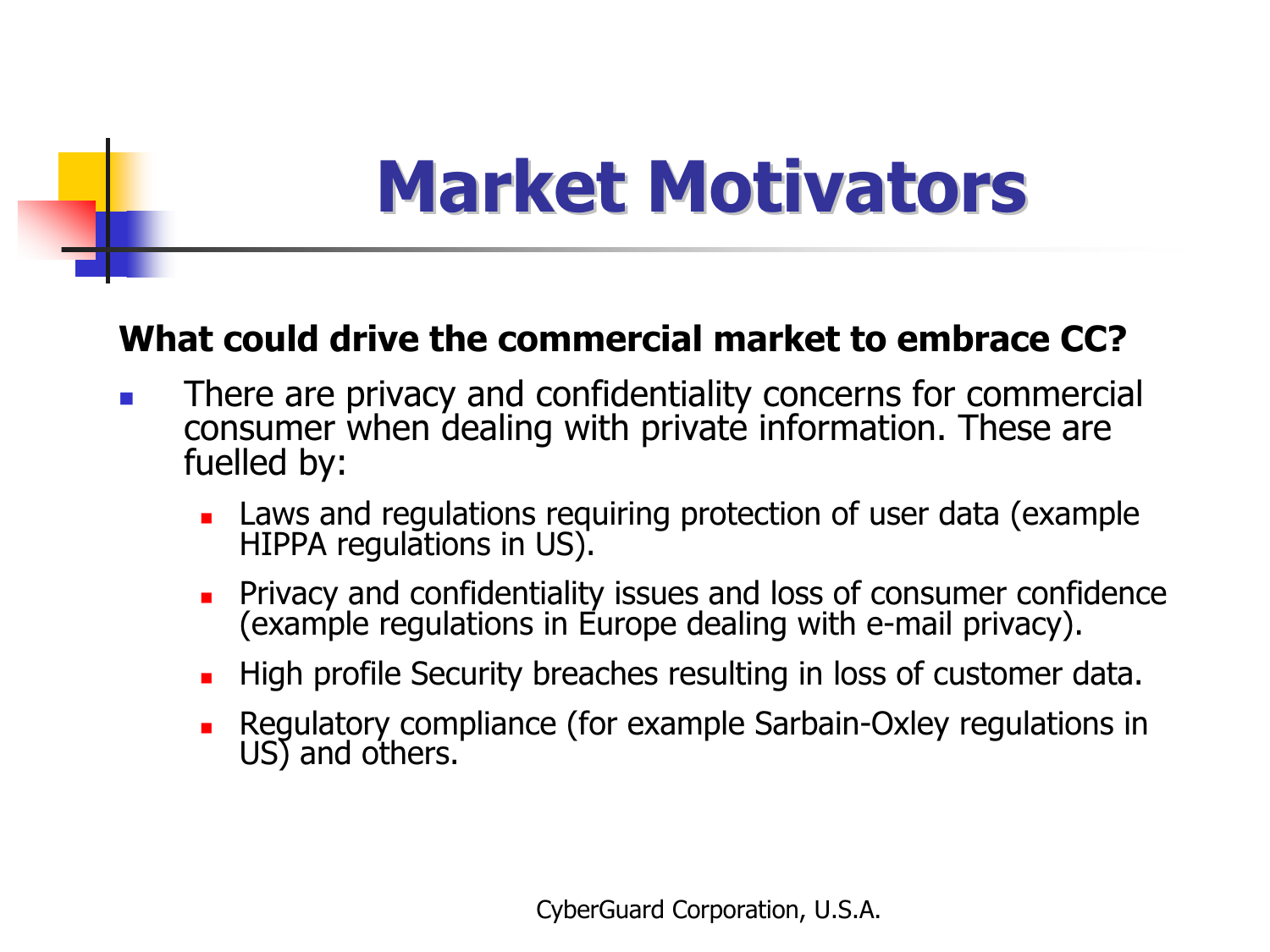### **Market Motivators**

#### How do we extend the CC protection to commercial markets?

- $\sim 10$ Educating the consumer is the very first step.
- $\sim$ The burden is on the vendor to educate its potential commercial customer as to the benefits gained from a certified product.
- $\sim 1$ The burden is similarly on the scheme and its officials to educate the commercial consumers as to its advantages.
- $\sim$ Many of enhancements that CC has introduced in CyberGuard is a selling point for us.
- We capitalize on these by educating our sales force, who in turn educate the potential commercial consumers on how the CC certified components can help them achieve these goals.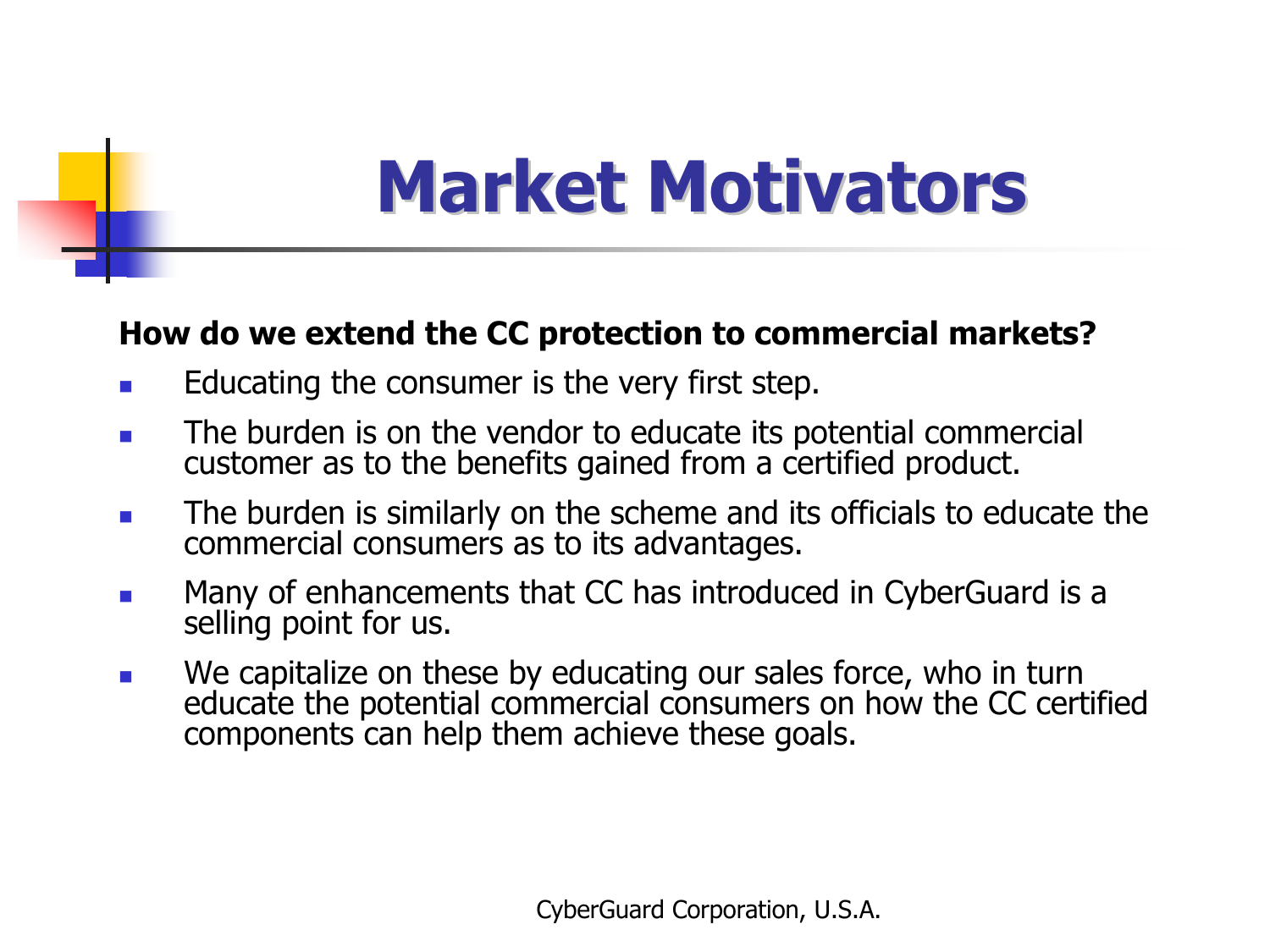### **Summary and** recommendations

- $\mathcal{L}_{\mathcal{A}}$ Educating the commercial consumer is the very first step in extending CC to commercial markets.
- $\mathcal{L}_{\mathcal{A}}$ Vendors must take advantage of the CC process enhancements and use them as a competitive edge, not just as a stamp of approval, but with detailed benefits to their customers.
- $\mathcal{L}^{\text{max}}$ Product features that meet CC requirements must be marketed by vendors with their full CC credentials marketed.
- $\sim 10$  Vendors must step in when high profile incidents are exposed to educate the consumers which certified features can help resolve the issues.
- $\mathbb{R}^n$ If there is any hope of expanding CC to commercial markets, it<br>requires the scheme to step in and resolve some of the age old<br>problems vendors face in certification process. This allows the vendor<br>to keep certifying in the